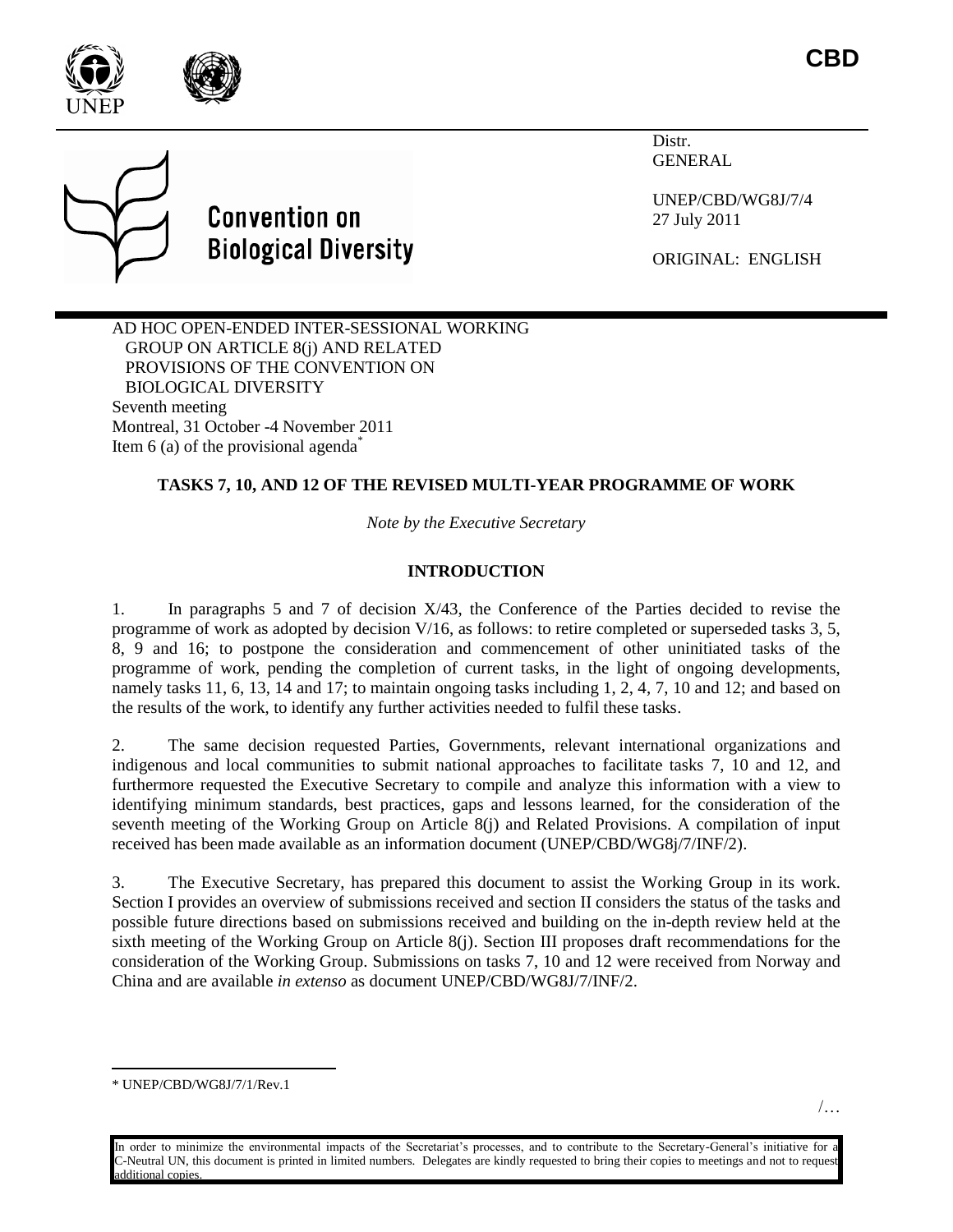$\overline{a}$ 

## **I. TASKS 7, 10 AND 12 OF THE REVISED PROGRAMME OF WORK**

#### *Summary of submissions received*

4. In its submission concerning task 7 on the equitable sharing of benefits, **Norway** presents the recently adopted Nature Diversity Act and its relevance to benefit-sharing, including the concept that the natural environment, including genetic resources is a common resource belonging to Norwegian society as a whole. The submission emphasizes that the new legislation has provided an entirely new set of regulations concerning the extraction and exploitation of genetic materials from animals, plants and micro-organisms. Concerning task 12, Norway emphasizes the importance of the International Labour Organizations (ILO) Convention No. 169, as relevant to the Norwegian implementation of the Convention on Biological Diversity and the programme of work on Article 8(j) and related provisions. Norway also notes that the Finnmark Act (2005) has the purpose of facilitating the management of lands and natural resources in the county of Finnmark in a balanced and ecologically sustained manner for the benefit of all the residents of the county and particularly as a basis for Saami culture, reindeer husbandry, use of non-cultivated areas, commercial activity and social life. Norway also emphasizes the agreement on "Procedures for Consultations between States Authorities and the Sami Parliament of 11 May 2005"<sup>1</sup>, is an extensive agreement applying to all levels of government and its activities, and applies to all matters of direct interest to Saami. The obligation to consult the Saami Parliament may include all material and immaterial forms of Saami culture, including biodiversity and nature conservation.

5. Concerning task 12 on exchange and dissemination of information, Norway again refers to its Nature Diversity Act which states that a person managing public collections has a duty to register genetic material that is removed from the collection and provide public access to such information. As such, the public collection is managed on behalf of the State and any person can have access depending on specified conditions. Users accessing genetic materials from the public collections in Norway or abroad must refrain from claiming intellectual property rights or any other rights that may limit the use of the material, unless the material has been modified in such a way that results in a substantial change. Noncompliance can result in the competent authorities taking measures, including legal action. The Norwegian Patent Act 2004 also requires an obligation for applications regarding both disclosure of origin of biological materials and also prior and informed consent if required in the country of origin. The disclosure obligations were extended to traditional knowledge in 2009. The Norwegian Plant Variety Act 2009 also contains a similar provision however the disclosure provisions only apply to national applications. The Norwegian General Civil Penal Code stipulates the penalty for breach of the duty to disclose can be fines or imprisonment for a term not exceeding two years, however, a breach of the duty to disclose does not affect the processing of patent applications or the validity of granted patents. The purpose of the disclosure provisions is to introduce transparency concerning national provisions on prior, informed consent and benefit-sharing regarding genetic resources and traditional knowledge. Norway believes that disclosure can contribute to the relevant provisions of the Convention on Biological Diversity, including the Nagoya Protocol on Access to Genetic Resources and the Fair and Equitable Sharing of Benefits Arising from their Utilization, and that disclosure makes it easier for parties to enforce and protect their rights to their own genetic resources and traditional knowledge when these are used.

6. The Government of **China** advises in their submission that legislative measures exist in China to protect the holders of knowledge, innovations and practices within local communities ensuring benefits arising from such knowledge can be shared in a fair and equitable way. In particular the patent law and regulations on the protection of traditional Chinese medicines provide legal protection to such medicines and ensures the holder has exclusive rights. Regulations concerning plant varieties clearly define ownership, including ownership review and termination. The Copyright Law provides copyright to

<sup>&</sup>lt;sup>1</sup> http://www.regjeringen.no/nb/dep/ad/dok/lover\_regler/reglement/2007/procedures-for-consultations-betweensta.html? $id=440913$ .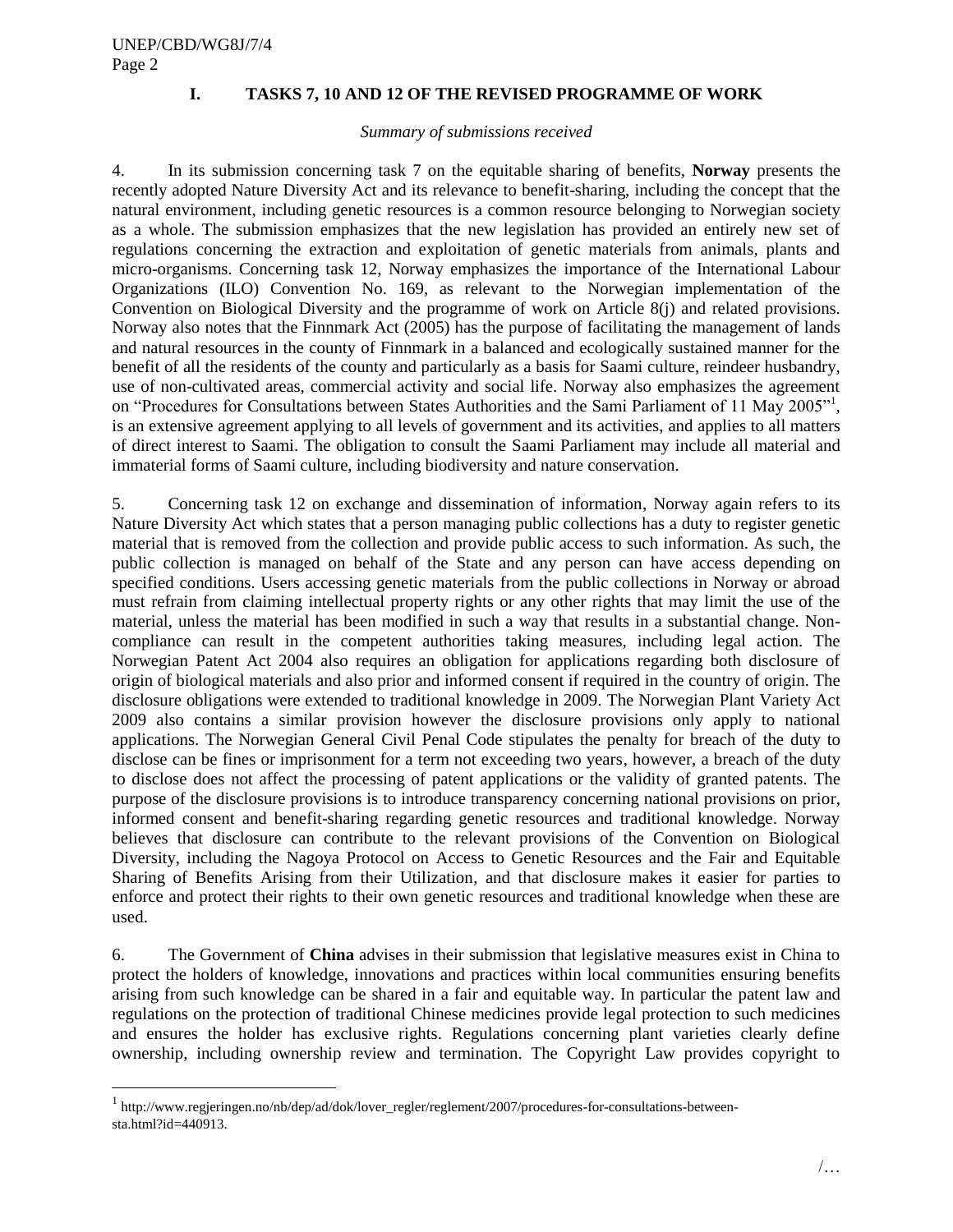holders of traditional knowledge. The Cultural Heritage Protection Law, to be enacted soon, provides for the State to survey, conserve and encourage the use of intangible cultural heritage, with the consent of the holders.

7. In their previous submissions concerning the revised programme of work, indigenous and local community representatives have emphasized that there is a need to fully consider tasks according to their relevance, in light of other developments in recent years and current needs, particularly concerning the implementation of the Nagoya Protocol. At the same time, indigenous and local community representatives also believe that there is a need for a more holistic and forward looking programme of work, focused on priorities for the International Decade on Biodiversity and the new Strategic Plan for Biodiversity 2011-2020. Indigenous and local communities have emphasized that the smooth implementation of the international regime on access and benefit-sharing (ABS), the Nagoya Protocol, requires strong engagement by all stakeholders, including indigenous and local communities. An intersessional process under Article 8(j) should advance tasks 7, 10 and 12 as a contribution to the implementation of the Nagoya Protocol. Hence there is also a need, with the finalization of the work of the Working Group on Access and Benefit Sharing, to establish a procedure for the Working Group on Article 8(j) to continue to provide views and advice directly to the newly established Inter-Governmental Committee on the Nagoya Protocol.

# **II. STATUS OF THE TASKS AND POSSIBLE FUTURE DIRECTIONS**

## *Tasks 7, 10 and 12 of the revised programme of work*

8. Tasks 7, 10 and 12 were originally adopted in decision V/16, in May 2000, as part of the initial work programme for Article 8(j) and related provisions. After the in-depth review of the work programme conducted at the sixth meeting of the Working Group on Article 8(j), the Conference of the Parties, in decision X/43, decided to maintain these tasks. Some developments that have occurred in the last decade since the adoption of the work programme, including the adoption of the Nagoya Protocol and the new Strategic Plan for Biodiversity 2011-2020, are of direct relevance to these tasks. Thus, it is suggested that the latter should be examined and implemented in the light of these recent developments.

9. In particular, task 7 on the development of guidelines for benefit-sharing appears to be addressed, at least in part, by the some provisions of the Nagoya Protocol on Access to Genetic Resources and the Sharing of Benefits Arising from their Use. Task 10 on the development of standards and guidelines for the reporting and prevention of unlawful appropriation of traditional knowledge and associated genetic resources also relates to the Nagoya Protocol and could further contribute to its implementation by providing specific advice on traditional knowledge associated with genetic resources. Alternatively, task 10 could take on a broader focus and address traditional knowledge not associated with genetic resources. Task 12 has a broad scope focussing on the national implementation of Article 8(j) and related provisions, which could also include *sui generis* systems, and thus will need to be considered in light of the significant work already accomplished on elements of *sui generis* systems and taking into account the Nagoya Protocol. Each task is examined in more detail below.

*Task 7 Equitable sharing of benefits. Based on tasks 1, 2 and 4, the Working Group to develop guidelines for the development of mechanisms, legislation or other appropriate initiatives to ensure: (i) that indigenous and local communities obtain a fair and equitable share of benefits arising from the use and application of their knowledge, innovations and practices; (ii) that private and public institutions interested in using such knowledge, practices and innovations obtain the prior informed approval of the indigenous and local communities; (iii) advancement of the identification of the obligations of countries of origin, as well as Parties and Governments where such knowledge, innovations and practices and the associated genetic resources are used.*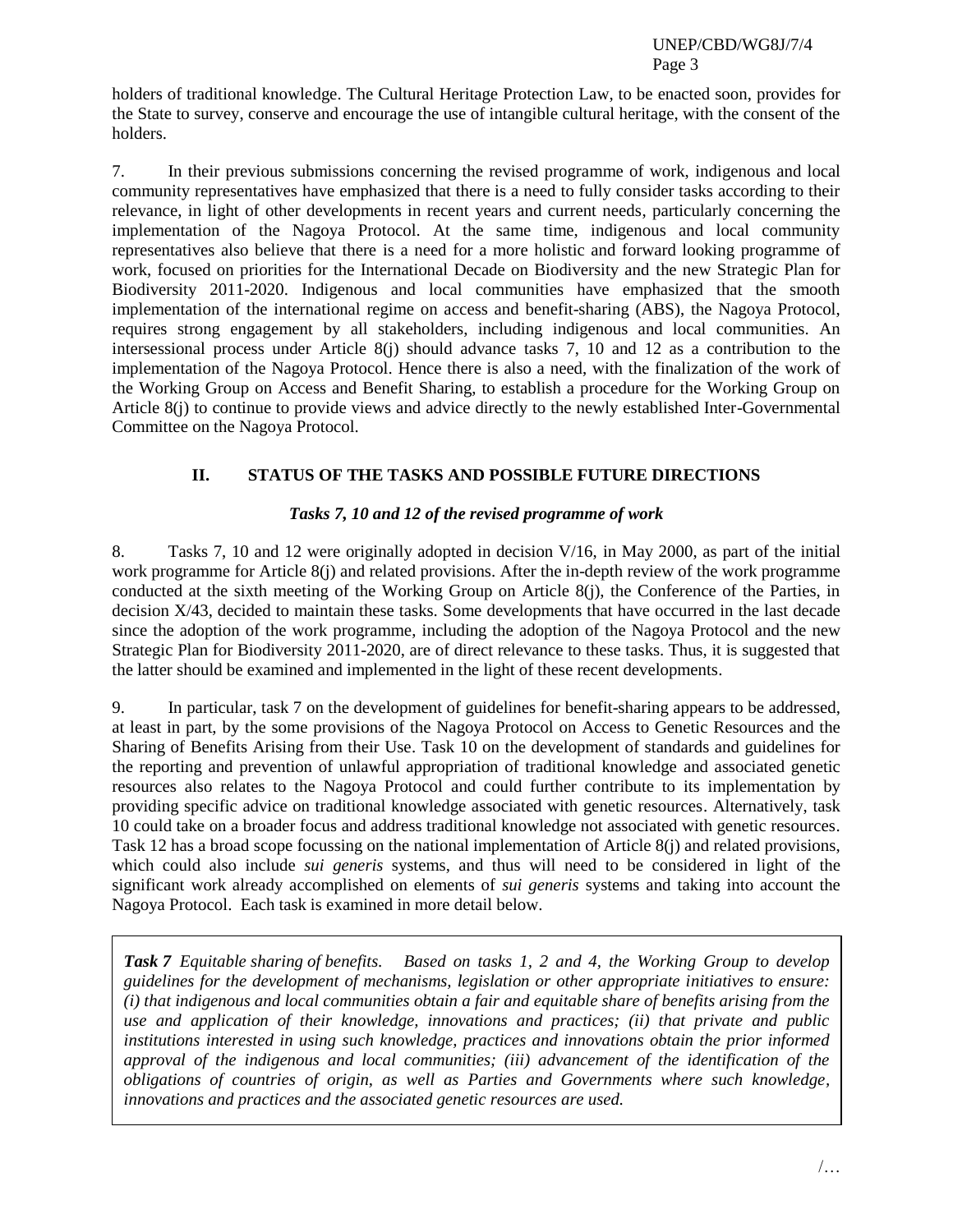#### *Submissions received*

10. Regarding this task, submissions received indicate that some countries have already established legislation to ensure benefit-sharing with holders of knowledge, innovations and practices, and that access to such knowledge is based on consent of the holders. Indigenous and local communities continue to advocate for free, prior and informed consent as a prerequisite for access to both traditional knowledge and genetic resources held by them. The Norwegian and Chinese submissions indicate a preferred option of law reform as opposed to the creation of *sui generis* systems concerning the protection of traditional knowledge. Regarding task 7 (iii) concerning disclosure of origin of genetic resources and associated traditional knowledge, the Norwegian submission indicates that disclosure of origin in the Norwegian context is limited to national applications only.

### *Sui generis systems*

11. The Working Group on Article 8(j) will also consider, under agenda item 6 (c), the development of elements of *sui generis* systems for the protection of traditional knowledge, innovations and practices. *Sui generis* systems may be considered as means to achieve task 7 (as well as tasks 10 and 12), since the objective of task 7 is to ensure that indigenous and local communities obtain a fair and equitable share of benefits arising from the use of their traditional knowledge based on prior informed consent and mutually agreed terms for the fair and equitable sharing of benefits. The issue of prior informed consent is covered extensively in UNEP/CBD/WG8J/7/3 "Elements of *sui generis* Systems for the Protection of Traditional Knowledge, Innovations and Practices". Section II covers *"further development of elements to be considered in the development of sui generis systems for the protection of traditional knowledge, innovations and practices of indigenous and local communities"*, and element E describes *"a process and set of requirements governing prior informed consent, mutually agreed terms and equitable sharing of benefits with respect to traditional knowledge, innovations and practices associated with genetic resources and relevant for the conservation and sustainable use of biological diversity".*

## *The Nagoya Protocol*

12. The development of guidelines for the development of mechanisms, legislation and other appropriate initiatives regarding benefit-sharing, prior informed consent and identifications of obligations of countries of origin, by the Working Group, must be considered in light of discussions and advances concerning *sui generis* systems and related developments in the Nagoya Protocol.

13. Various provisions of the Nagoya Protocol are of direct relevance to the core issues of task 7 which are benefit-sharing, prior informed consent of indigenous and local communities and identification of countries of origin, as well as identification users of traditional knowledge and associated genetic resources. It follows, therefore, that activities carried out by the Working Group on Article 8(j) with regard to task 7 should be complementary and supportive of measures established under the Nagoya Protocol. In particular, article 3 of the Protocol places traditional knowledge associated with genetic resources within the scope of the Protocol and article 5 addresses the issue of benefit sharing arising from genetic resources where domestic legislation recognises established indigenous and local communities' rights over those resources. Paragraph 5 of Article 5 states that Parties "shall take legislative, administrative or policy measures, as appropriate, in order that the benefits arising from the utilization of traditional knowledge associated with genetic resources are shared in a fair and equitable way with indigenous and local communities holding such knowledge". It also stipulates that benefit-sharing will be upon mutually agreed terms. The annex of the Nagoya Protocol includes a list of possible monetary and non-monetary benefits.

14. Furthermore article 7 requires that access to traditional knowledge associated with genetic resources held by indigenous and local communities is based on their prior and informed consent and also that benefit-sharing is based upon mutually agreed terms. Article 12, which is the primary article on traditional knowledge within the Nagoya Protocol stipulates in paragraph 2 that "Parties, with the effective participation of the indigenous and local communities concerned, shall establish mechanisms to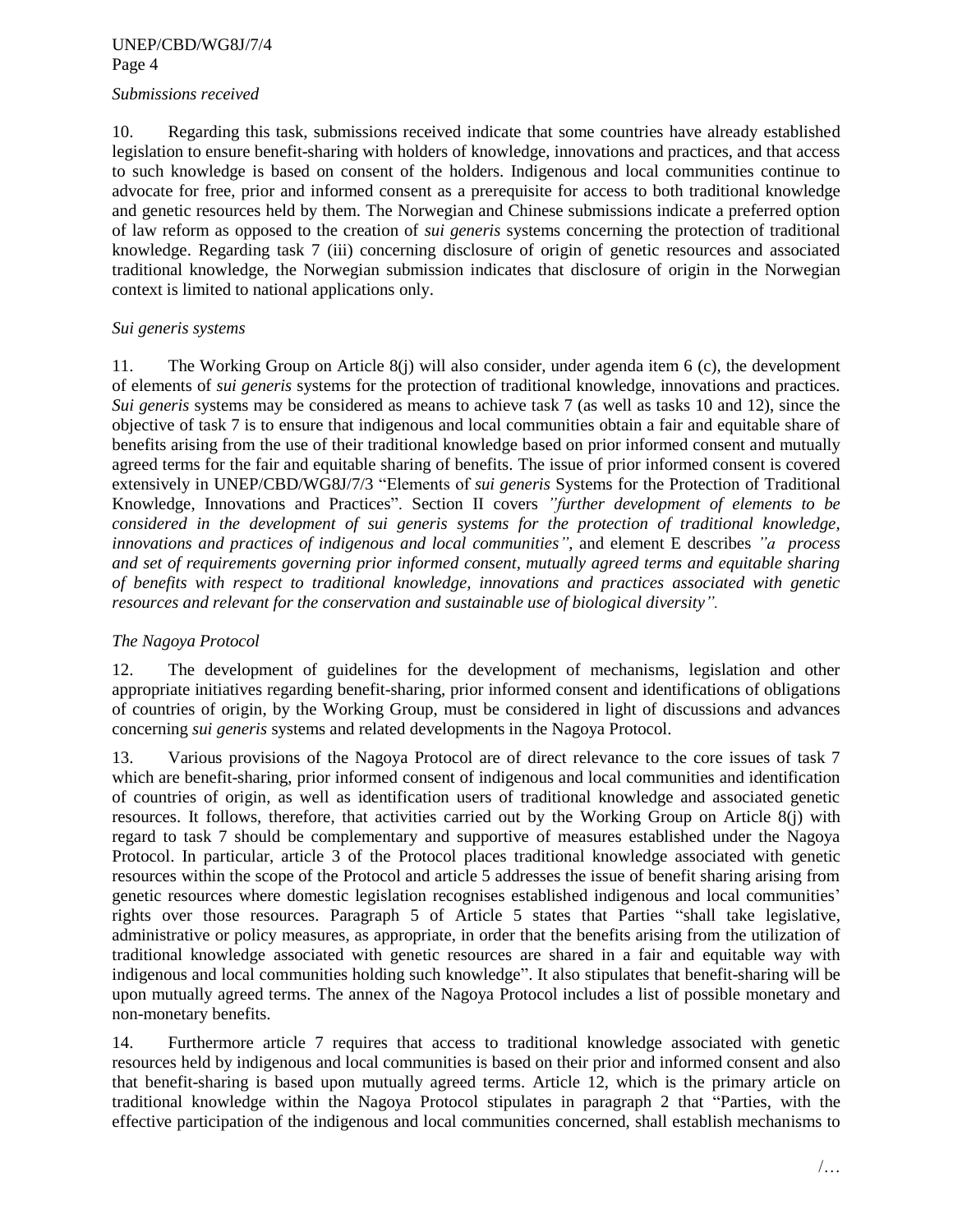inform potential users of traditional knowledge associated with genetic resources about their obligations, including measures as made available through the Access and Benefit-sharing Clearing-House for access to and fair and equitable sharing of benefits arising from the utilization of such knowledge" and as such, procedures for obtaining prior and informed consent. It further suggests that access to traditional knowledge associated with genetic resources may be assisted or informed by community protocols and procedures and customary laws. Article 12 also specifically states that: "Parties shall endeavour to support, as appropriate, the development by indigenous and local communities, including women within these communities, of (para. 3): Minimum requirements for mutually agreed terms to secure the fair and equitable sharing of benefits arising from the utilization of traditional knowledge associated with genetic resources; and (para 3 (b)) Model contractual clauses for benefit-sharing arising from the utilization of traditional knowledge associated with genetic resources (para. 3 (c)).

15. In light of the apparent overlap, Parties may wish to approach task 7 by identifying gaps and additional measures needed to complement the Nagoya Protocol. In addition, Parties may also wish to take a broad view of tasks 7 (and 10 and 12), and focus efforts on traditional knowledge relevant for the conservation and sustainable use of biological diversity but not necessarily associated with genetic resources, in order to ensure the overall and broad protection of traditional knowledge in general. Should the Parties wish to adopt this approach, care should be taken to ensure coordination and harmonization of efforts with the work of the World Intellectual Property Organization Intergovernmental Committee on Intellectual Property and Genetic Resources, Traditional Knowledge and Folklore (WIPO IGC). Text-based negotiations are currently taking place in the WIPO IGC concerning the protection of traditional knowledge, and traditional cultural expressions, as well as draft objectives and principles relating to intellectual property and genetic resources. Within these processes WIPO IGC is also considering glossaries of key terms related to intellectual property and traditional knowledge and traditional cultural expressions (WIPO/GRTKF/IC/19/5 and WIPO/GRTKF/IC/19/4 respectively), as well as options for future work on intellectual property and genetic resources (refer WIPO/GRTKF/IC/19/6). These documents and further information are available at: [http://www.wipo.int/tk/en/consultations/draft\\_provisions/draft\\_provisions.html](http://www.wipo.int/tk/en/consultations/draft_provisions/draft_provisions.html)

*Task 10. The Ad Hoc Working Group to develop standards and guidelines for the reporting and prevention of unlawful appropriation of traditional knowledge and related genetic resources.* 

16. The Nagoya Protocol sets out the basic requirements for access to associated traditional knowledge as prior informed consent (PIC) and mutually agreed terms (MAT). Furthermore, the Protocol will consider potential contractual parameters for MAT, including model contractual clauses, and offers a list of possible benefits which may be shared as a result of the utilization of genetic resources and associated traditional knowledge (refer annex I). Contractual obligations reflected in mutually agreed terms are a significant innovation of the Protocol. Specifically Article 12, paragraph 3(b) requires that Parties shall endeavour to support, as appropriate, the development by indigenous and local communities, including women within these communities, of: (b) minimum requirements for mutually agreed terms to secure the fair and equitable sharing of benefits arising from the utilization of traditional knowledge associated with genetic resources; and (c) Model contractual clauses for benefit-sharing arising from the utilization of traditional knowledge associated with genetic resources. The Nagoya Protocol also contains compliance measures aimed at preventing the unlawful appropriation of genetic resources and associated traditional knowledge in article 16, which stipulates that "each Party shall take appropriate, effective and proportionate legislative, administrative or policy measures, as appropriate, to provide that traditional knowledge associated with genetic resources utilized within their jurisdiction has been accessed in accordance with prior informed consent or approval and involvement of indigenous and local communities and that mutually agreed terms have been established, as required by domestic access and benefit-sharing legislation or regulatory requirements of the other Party where such indigenous and local communities are located" (para. 1). Article 16 also requires that "each Party shall take appropriate,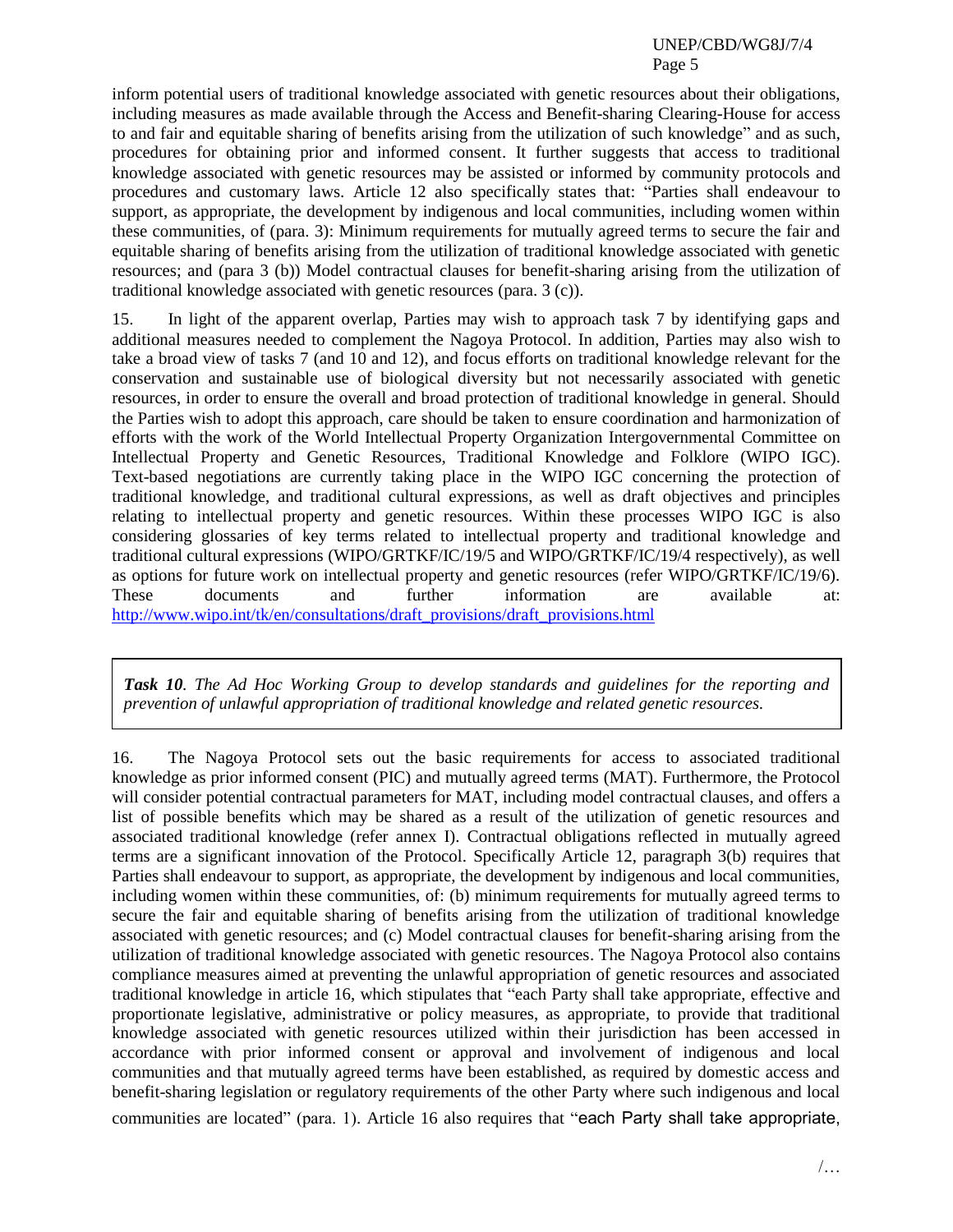effective and proportionate measures to address situations of non-compliance with these

measures…" (para. 2).

17. Against this background, task 10 could significantly contribute to the protection of traditional knowledge including traditional knowledge associated with genetic resources, by ensuring mechanisms are in place which either monitor, and report on, the use of traditional knowledge associated with genetic resources, and/or traditional knowledge in general.

18. The Nagoya Protocol does not preclude the development of complementary standards and guidelines for the monitoring, reporting and prevention of unlawful appropriation of associated traditional knowledge or traditional knowledge, in general.

19. The need for further work on this issue is also taken up in the note by the Executive Secretary on elements of *sui generis* systems for the protection of traditional knowledge, innovations and practices (UNEP/CBD/WG8J/7/3) under item J: "Provisions regarding enforcement and remedies". Furthermore as this issue may be considered under both agenda items 6 (a) (tasks 7, 10 and 12) as well as item 6 (c) (*sui generis* systems) there is a need to ensure complementarity of tasks and avoid duplication and overlap.

20. The Parties may wish to review task 10, with a view to ensuring its compatibility and complementarity to the Nagoya Protocol and other work on *sui generis* systems and then, based on this, request submissions on national approaches, commission a study on possible standards and guidelines for the reporting and prevention of unlawful appropriation of traditional knowledge and refer the compilation and study to an ad hoc technical expert group meeting to provide advice on taking this task and the others

**Task 12: Guidelines to implement Article 8(j).** The Working Group to develop guidelines that will *assist Parties and Governments in the development of legislation or other mechanisms, as appropriate, to implement Article 8(j) and its related provisions (which could include sui generis systems), and definitions of relevant key terms and concepts in Article 8(j) and related provisions at international, regional and national levels, that recognize, safeguard and fully guarantee the rights of indigenous and local communities over their traditional knowledge, innovations and practices, within the context of the Convention.* 

forward.

21. Under agenda item 6 (c), the Working Group will also examine the question of the development of elements of *sui generis* systems for the protection of traditional knowledge, innovations and practices (see UNEP/CBD/WG8J/7/3), and decide on future directions. Coordination of the work of task 12 and *sui generis* systems will be necessary to ensure that the tasks are mutually supportive and avoid duplication and overlap. Discussions specifically on task 12 should not be limited to *sui generis* systems, noting the preference of some developed and developing countries is to pursue law reform and to consider *sui generis systems* only if and when gaps have been identified.

22. On the issue of definitions, the Working Group considered *sui generis* systems and the revised definitions at its fifth meeting and took note of the draft glossary of terms relevant for Article 8(j) in annex I of UNEP/CBD/WG8J/5/INF/15, taking into account the views compiled on definitions provided and also considering the ongoing work concerning the development of an international regime on access and benefit-sharing of genetic resources, and noted the need for harmony of terms throughout the Convention, the Multilateral Environmental Agreements (MEAs) and the international system. However, it is important to note that the ninth meeting of the Conference of the Parties did not take any actions regarding terms and definitions in the decision IX/13, F, on *sui generis* systems, pending the outcome of the access and benefit-sharing (ABS) negotiations.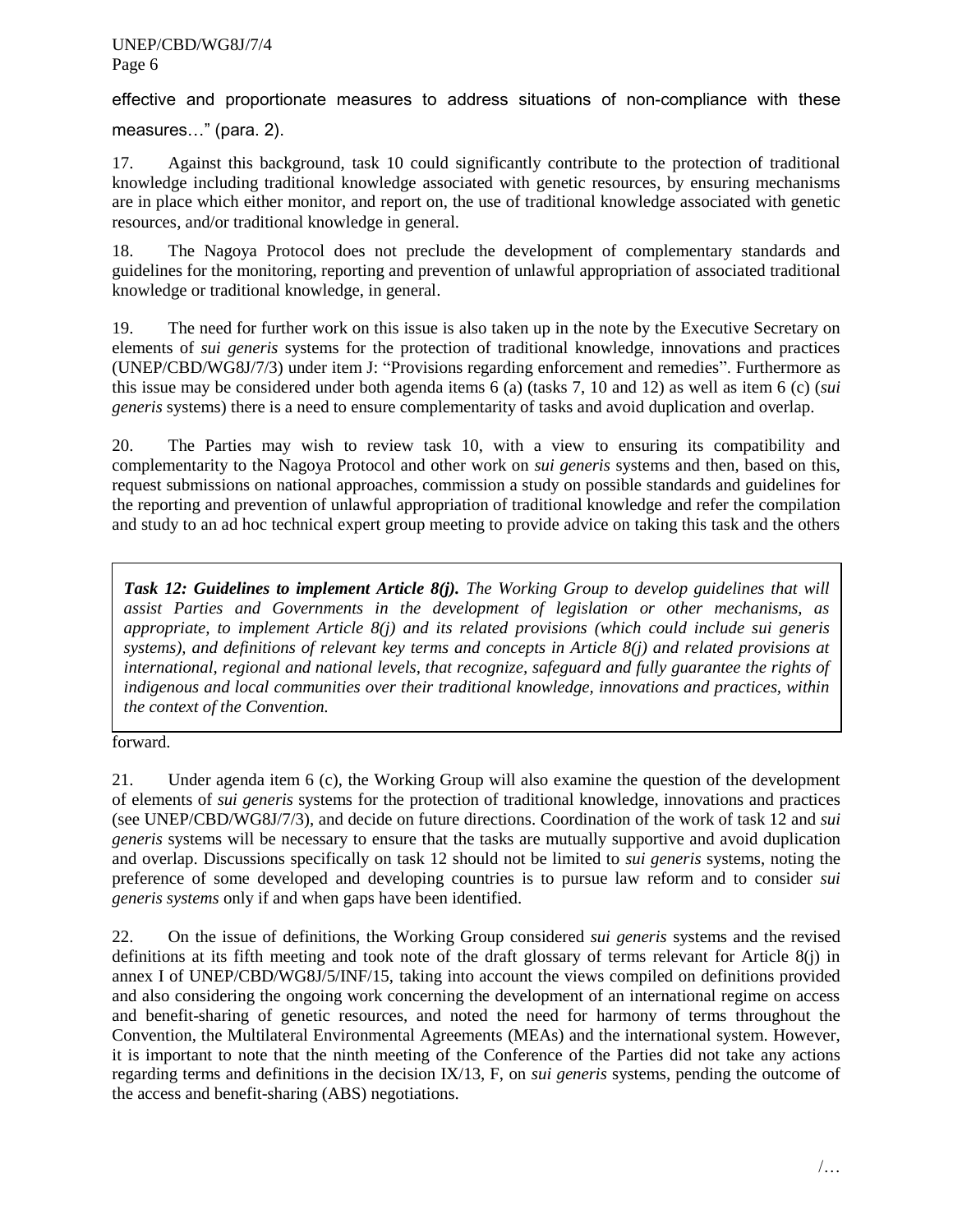23. With the ABS negotiations completed and the Nagoya Protocol adopted and in the process of implementation, further work on definitions could build on existing work, in coordination with the work on *sui generis* systems, definitions already established within the text of the Convention, the Nagoya Protocol, and also with other Multi-lateral Environmental Agreements, and perhaps with the consideration of the work of the World Intellectual Property Organization (WIPO). To assist in taking this matter forward, an information document (UNEP/CBD/WG8J/7/INF/1/Add.1) has been compiled from extracts of UNEP/CBD/WG8J/3/7, UNEP/CBD/WG8J/4/7, UNEP/CBD/WG8J/5/6 and UNEP/CBD/WG8J/5/INF/16, to provide Parties with a background into this issue in order to decide on the best methodology to take this matter forward. Documents WIPO/GRTKF/IWG/2/INF/2 and WIPO/GRTKF/IC/17/INF/9 which deal with definitions being discussed under the World Intellectual Property Organization have also been made available as a contribution to the discussions.

24. In the draft recommendations prepared for the consideration of the Working Group, contained in *sui generis* document UNEP/CBD/WG8J/7/3, Parties are invited to consider the terms and definitions developed in response to decision VII/16 H, paragraph 4, which appear in the annex of this document, taking into account the adoption of the Nagoya Protocol and task 12 of the multi-year programme of work program, and to submit views, including additional terms and definitions for possible inclusion, to the Executive Secretary and requests the Executive Secretary to compile these views and based on information received, to revise the terms and definitions, include additional terms and definitions proposed, taking into account the work of other international bodies, and to propose a draft glossary of terms for the consideration of the eighth meeting of the Working Group on Article 8(j) and Related Provisions.

25. The Parties may wish to review task 12, with a view to ensuring its compatibility and complementarity to the Nagoya Protocol and the current work on *sui generis* systems being undertaken by the Working Group on Article 8(j) and then based on this: communicate national approaches to the Secretariat for compilation; commission a study on *definitions of relevant key terms and concepts in Article 8(j) and related provisions* building on existing work including the Nagoya Protocol and taking into account the work of relevant international agencies including WIPO, MEAs, and the United Nations Environment Programme (UNEP); and to make the compilation and study available to an ad hoc technical expert meeting, which will consider tasks 7, 10 and 12, as well as to the eighth meeting of the Working Group on Article 8(j) and related provisions.

### **III. POSSIBLE RECOMMENDATIONS FOR THE CONSIDERATION OF THE WORKING GROUP**

In light of developments and considerations discussed in sections II and III of the present document, the Ad Hoc Open-Ended Intersessional Working Group on Article 8(j) and Related Provisions may wish to recommend that the Conference of the Parties adopt a decision along the following lines:

### *The Conference of the Parties,*

*Taking into account* the implementation of the Nagoya Protocol and the ongoing work of the Intergovernmental Committee, and building on the work of the Convention concerning *sui generis* systems for the protection of traditional knowledge,

*Having considered and reviewed* tasks 7, 10 and 12 in light of recent developments, with a view to avoid duplication and overlap and to ensure complementarity and harmonization of efforts,

1. *Decides* to advance these tasks through developing draft guidelines for each task, based on diverse national experiences and best practices,